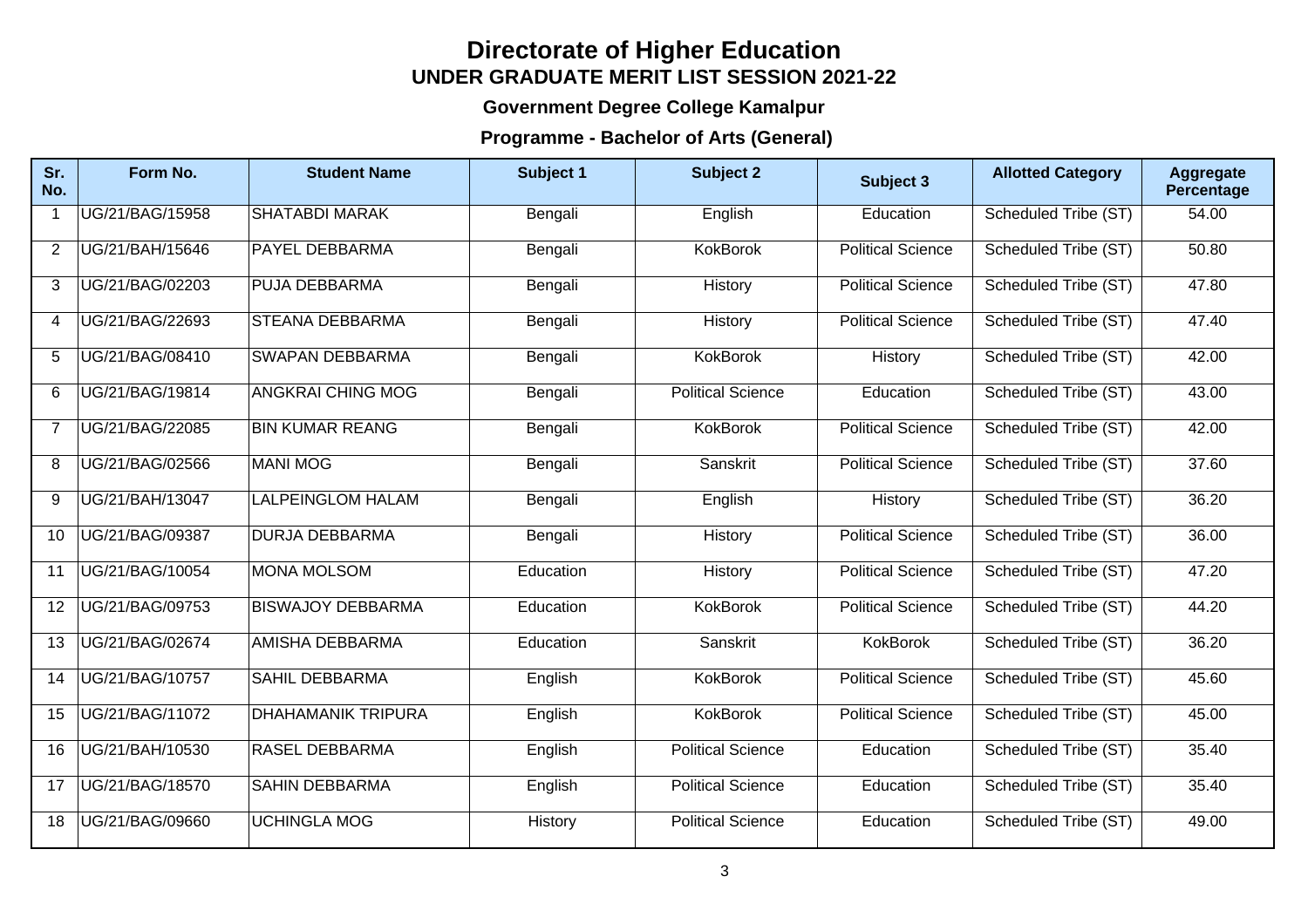| Sr.<br>No.      | Form No.        | <b>Student Name</b>          | Subject 1       | <b>Subject 2</b>         | Subject 3                | <b>Allotted Category</b> | <b>Aggregate</b><br>Percentage |
|-----------------|-----------------|------------------------------|-----------------|--------------------------|--------------------------|--------------------------|--------------------------------|
| 19              | UG/21/BAG/02905 | <b>LABRASAI MOG</b>          | History         | <b>Political Science</b> | Education                | Scheduled Tribe (ST)     | 46.40                          |
| $\overline{20}$ | UG/21/BAG/11615 | <b>CHAMPA DEBBARMA</b>       | History         | <b>KokBorok</b>          | <b>Political Science</b> | Scheduled Tribe (ST)     | 47.00                          |
| 21              | UG/21/BAG/02921 | <b>SANGITA MOG</b>           | History         | Sanskrit                 | <b>Political Science</b> | Scheduled Tribe (ST)     | 46.60                          |
| 22              | UG/21/BAG/04382 | PITHA RONG REANG             | History         | <b>KokBorok</b>          | <b>Political Science</b> | Scheduled Tribe (ST)     | 41.80                          |
| $\overline{23}$ | UG/21/BAG/08954 | <b>ROHAN KALAI</b>           | History         | <b>Political Science</b> | Education                | Scheduled Tribe (ST)     | 35.80                          |
| 24              | UG/21/BAG/09354 | <b>AJOY KUMAR HALAM</b>      | History         | <b>Political Science</b> | Education                | Scheduled Tribe (ST)     | 36.80                          |
| 25              | UG/21/BAH/15750 | <b>JESMI DEBBARMA</b>        | <b>KokBorok</b> | Bengali                  | History                  | Scheduled Tribe (ST)     | 52.80                          |
| 26              | UG/21/BAG/17469 | <b>RESMI DEBBARMA</b>        | <b>KokBorok</b> | Bengali                  | History                  | Scheduled Tribe (ST)     | 50.80                          |
| 27              | UG/21/BAH/06553 | <b>AKASH DEBBARMA</b>        | <b>KokBorok</b> | History                  | <b>Political Science</b> | Scheduled Tribe (ST)     | 48.00                          |
| 28              | UG/21/BAG/00301 | <b>JAMES MOLSOM</b>          | <b>KokBorok</b> | History                  | <b>Political Science</b> | Scheduled Tribe (ST)     | 47.80                          |
| 29              | UG/21/BAG/05877 | RAKHI DEBBARMA               | <b>KokBorok</b> | History                  | <b>Political Science</b> | Scheduled Tribe (ST)     | 47.40                          |
| 30              | UG/21/BAG/16898 | <b>ASCEND DEBBARMA</b>       | <b>KokBorok</b> | <b>Political Science</b> | Education                | Scheduled Tribe (ST)     | 47.40                          |
| $\overline{31}$ | UG/21/BAG/17483 | <b>AMARJIT DEBBARMA</b>      | <b>KokBorok</b> | History                  | Education                | Scheduled Tribe (ST)     | 43.20                          |
| 32              | UG/21/BAG/18559 | <b>MITA REANG</b>            | <b>KokBorok</b> | History                  | Education                | Scheduled Tribe (ST)     | 42.80                          |
| 33              | UG/21/BAG/04084 | <b>NEHA DEBBARMA</b>         | <b>KokBorok</b> | Sanskrit                 | Education                | Scheduled Tribe (ST)     | 42.40                          |
| 34              | UG/21/18860     | <b>SHAKTIMAN DEBBARMA</b>    | <b>KokBorok</b> | History                  | Education                | Scheduled Tribe (ST)     | 40.00                          |
| 35              | UG/21/BAG/02267 | <b>DAYA KUMAR MOLSOM</b>     | <b>KokBorok</b> | History                  | <b>Political Science</b> | Scheduled Tribe (ST)     | 38.80                          |
| 36              | UG/21/BAG/23359 | <b>PRAJEN DEBBARMA</b>       | <b>KokBorok</b> | History                  | <b>Political Science</b> | Scheduled Tribe (ST)     | 38.40                          |
| 37              | UG/21/BAG/00077 | <b>MANGAL LAXMI DEBBARMA</b> | <b>KokBorok</b> | History                  | <b>Political Science</b> | Scheduled Tribe (ST)     | 37.40                          |
| 38              | UG/21/BAG/17131 | PRASENJIT DEBBARMA           | <b>KokBorok</b> | History                  | Education                | Scheduled Tribe (ST)     | 37.20                          |
| 39              | UG/21/BAG/05133 | <b>SAMANTI REANG</b>         | <b>KokBorok</b> | <b>Political Science</b> | Education                | Scheduled Tribe (ST)     | 37.00                          |